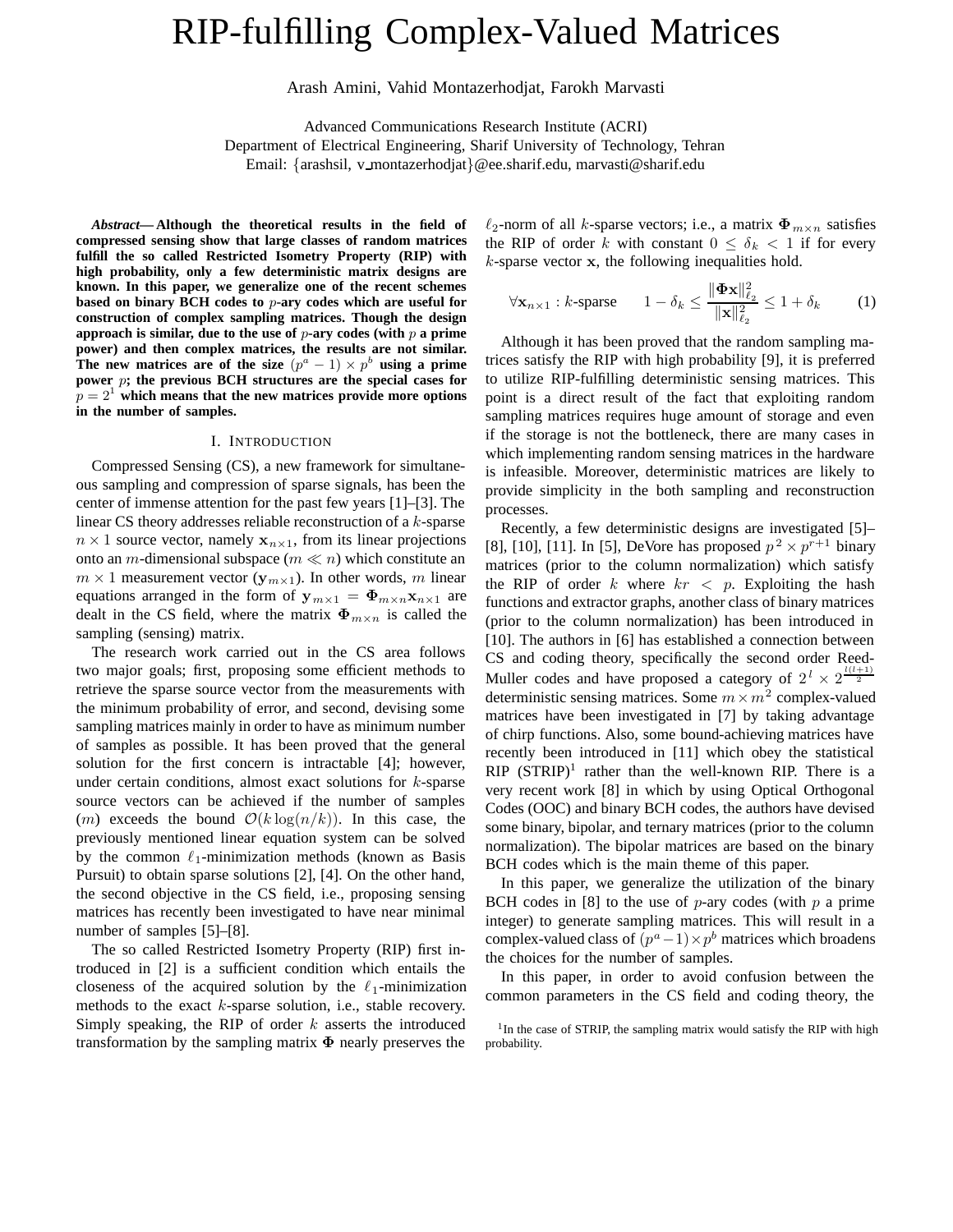associated parameters with the coding field have been marked by the tilde sign; e.g.,  $\tilde{n}$  represents the block length in the coding theory while  $n$  denotes the number of elements in the source vector.

#### II. COMPLEX MATRICES VIA p-ARY LINEAR CODES

In this section, we show the link between the  $p$ -ary codes and RIP-fulfilling complex matrices. Since the approach is based on the one used for bipolar matrices introduced in [8], we briefly discuss the binary design concepts first.

Assume that we are given a  $(\tilde{n}, k)$  linear binary code with<br>reminimum distance  $\tilde{d}$  is such that the all-one vector  $(1, \ldots)$ the minimum distance  $d_{min}$  such that the all-one vector  $(\mathbf{1}_{\tilde{n}\times 1})$ is a valid code word; due to the linearity of the code, all-zero vector  $(\mathbf{0}_{\tilde{n}\times1})$  is always a code word. Now for all pairs of code vectors such as  $\mathbf{a}_{\tilde{n} \times 1}$ ,  $\mathbf{b}_{\tilde{n} \times 1}$  with  $\mathbf{c}_{\tilde{n} \times 1} \triangleq \mathbf{a} \oplus \mathbf{b}$  ( $\oplus$  denotes the bitwise XOR operation) one of the following statements is true:

1)  $c_{\tilde{n} \times 1} = 0_{\tilde{n} \times 1}$  or  $1_{\tilde{n} \times 1}$ .

2)  $\mathbf{c}_{\tilde{n}\times1} \neq \mathbf{0}_{\tilde{n}\times1}$  and  $\mathbf{c}_{\tilde{n}\times1} \neq \mathbf{1}_{\tilde{n}\times1}$ , therefore:

$$
\begin{cases} d(\mathbf{c}_{\tilde{n}\times 1}, \mathbf{0}_{\tilde{n}\times 1}) \ge \tilde{d}_{min} \\ d(\mathbf{c}_{\tilde{n}\times 1}, \mathbf{1}_{\tilde{n}\times 1}) \ge \tilde{d}_{min} \end{cases}
$$
 (2)

which means that  $\mathbf{c}_{\tilde{n} \times 1}$  contains at least  $d_{min}$  and at most  $\tilde{n} - d_{min}$  number of ones (or zeros). In other words,<br>a and b differ at least in  $\tilde{d}$  , and at most in  $\tilde{p} - \tilde{d}$ **a** and **b** differ at least in  $d_{min}$  and at most in  $\tilde{n} - d_{min}$ bits.

For a given code word **a**, the first case happens only when **b** = **a** or  $\mathbf{a} \oplus \mathbf{1}_{n \times 1}$ ; thus, all the possible  $2^k$  code words can be paired (**a** with  $\mathbf{a} \oplus \mathbf{1}_{n \times 1}$ ) into  $2^{\tilde{k}-1}$  sets such that only the second case happens for two vectors from different sets. Now assume that we form a matrix by selecting one of the vectors in each set and convert all the zeros in the matrix into  $-1$  ( $\mathbf{A}_{\tilde{n}\times2^{\tilde{k}-1}}$ ). The columns of **A** consist solely of  $\pm 1$  and as mentioned above, each two columns differ by at least  $d_{min}$  and at most  $\tilde{n} - d_{min}$  elements. Consequently,<br>the absolute value of the inner product of each two distinct the absolute value of the inner product of each two distinct columns is upperbounded by  $\tilde{n} - 2d_{min}$ . It is shown in [8] that has normalizing the columns of  $\Lambda$  (all the columns have the by normalizing the columns of **A** (all the columns have the same norm and thus, normalization is equivalent to scaling), we obtain an  $\tilde{n} \times 2^{\tilde{k}-1}$  matrix which obeys RIP of order  $k < \frac{\tilde{n}}{2m} + 1$  with the constant  $\delta_1 = (k-1)(1-2\tilde{d}_{min})$  $\frac{\tilde{n}}{\tilde{n}-2\tilde{d}_{min}} + 1$  with the constant  $\delta_k = (k-1)(1-2\frac{\tilde{d}_{min}}{\tilde{n}})$ .<br>
To generalize the mentioned results to a say (opposed to

To generalize the mentioned results to  $p$ -ary (opposed to bimary) codes, there are two difficulties: 1) the definition of  $d_{min}$ in  $p$ -ary codes just reveals the number of unequal locations in two code words and does not give useful information about the differences (compare it to the binary case where unequality reveals almost everything) and 2) to have a matrix with low inner product among its columns, we need a transformation on the elements such as replacement of the zeros with <sup>−</sup>1 in the binary case. To solve the latter, we introduce complex matrices by converting the code elements into points on the unit circle while for the former, instead of pairing the code vectors, we have to define larger sets.

Let  $\mathcal{C}(\tilde{n}, k; p)$  be a linear p-ary code over  $GF(p)$  where p is<br>power of a prime integer with the minimum distance  $\tilde{d}$ . a power of a prime integer with the minimum distance  $d_{min}$  such that  $\mathbf{1}_{\tilde{n}\times 1}$  is a valid code vector. Due to the linearity of the code, all the vectors  $\mathbf{0}_{\tilde{n}\times 1}, \mathbf{1}_{\tilde{n}\times 1}, \ldots, (\mathbf{p}-\mathbf{1})_{\tilde{n}\times 1}$  are also code words. Similar to the binary case, for each two code vectors  $\mathbf{a}_{\tilde{n}\times1}$  and  $\mathbf{b}_{\tilde{n}\times1}$  with  $\mathbf{c}_{\tilde{n}\times1} \triangleq \mathbf{a} \oplus -\mathbf{b}$ , one of the following statements  $hold<sup>2</sup>$ :

1) 
$$
\mathbf{c} = \mathbf{0}_{\tilde{n} \times 1} \text{ or } \mathbf{1}_{\tilde{n} \times 1} \text{ or } \dots \text{ or } (\mathbf{p} - \mathbf{1})_{\tilde{n} \times 1}
$$
  
\n2) 
$$
\mathbf{c} \notin \{ \mathbf{0}_{\tilde{n} \times 1}, \mathbf{1}_{\tilde{n} \times 1}, \dots, \text{ or } (\mathbf{p} - \mathbf{1})_{\tilde{n} \times 1} \}; \text{ therefore}
$$
  
\n
$$
\begin{cases}\n d(\mathbf{c}_{\tilde{n} \times 1}, \mathbf{0}_{\tilde{n} \times 1}) \ge \tilde{d}_{min} \\
 d(\mathbf{c}_{\tilde{n} \times 1}, \mathbf{1}_{\tilde{n} \times 1}) \ge \tilde{d}_{min} \\
 \vdots \\
 d(\mathbf{c}_{\tilde{n} \times 1}, (\mathbf{p} - \mathbf{1})_{\tilde{n} \times 1}) \ge \tilde{d}_{min}\n\end{cases}
$$
\n(3)

which means that  $\mathbf{c}_{\tilde{n}\times 1}$  contains at most  $\tilde{n} - d_{min}$  from<br>each of  $f(0, 1, ..., n-1)$ . Let  $N: (0 \le i \le n-1)$ each of  $\{0, 1, ..., p-1\}$ . Let  $N_i$   $(0 \le i \le p-1)$ represent the number of occurrences of the element i in the vector **c**<sub> $\tilde{n}\times 1$ </sub>. The inequalities  $N_i \leq \tilde{n} - d_{min}$ <br>together with  $\sum_{i=1}^{p-1} N_i - \tilde{n}$  results in: together with  $\sum_{i=1}^{p-1} N_i = \tilde{n}$  results in:

$$
N_i = \tilde{n} - \sum_{j \neq i} N_j \geq \tilde{n} - (p - 1)(\tilde{n} - \tilde{d}_{min})
$$
 (4)

Hence

$$
\underbrace{\tilde{n} - (p-1)(\tilde{n} - \tilde{d}_{min})}_{N_{min}} \le N_i \le \underbrace{\tilde{n} - \tilde{d}_{min}}_{N_{max}} \tag{5}
$$

which is equivalent to

$$
|N_i - \frac{N_{min} + N_{max}}{2}| \le \frac{N_{max} - N_{min}}{2}
$$
 (6)  
Similar to pairing in the binary codes, we divide the code

vectors into sets of the form  $\{a, a \oplus 1_{n \times 1}, \ldots, a \oplus (p-1)_{n \times 1}\}$ and pick exactly one vector from each set. In fact we are looking for representatives of the elements of the quotient group formed by dividing the group of all code vectors<sup>3</sup> to its subgroup  $\{0_{\tilde{n}\times 1}, \ldots, (p-1)_{\tilde{n}\times 1}\}$ . The following theorem summarizes the main results.

**Theorem** 1: Let  $C(\tilde{n}, k; p)$  be a linear p-ary code over  $F(n)$  for a prime power n with the minimum distance  $\tilde{d}$ .  $GF(p)$  for a prime power p with the minimum distance  $d_{min}$ <br>such that  $1 \leq \mu$  is a valid code word and let  $\tilde{A}$ such that  $\mathbf{1}_{\tilde{n}\times 1}$  is a valid code word and let  $\mathbf{A}_{\tilde{n}\times p\tilde{k}-1}$  be the matrix generated by selecting exactly one vector from each set of  $\{a, a \oplus 1_{\tilde{n} \times 1}, \ldots, a \oplus (p-1)_{\tilde{n} \times 1}\}$ . Construct  $A_{\tilde{n} \times p^{\tilde{k}-1}}$ from  $\overline{A}$  as:

$$
\tilde{\mathbf{A}} = [\tilde{a}_{\alpha\beta}]_{\alpha,\beta} \Rightarrow \mathbf{A} = \frac{1}{\sqrt{\tilde{n}}} \left[ e^{j\frac{2\pi}{p} \tilde{a}_{\alpha\beta}} \right]_{\alpha,\beta} \tag{7}
$$

Now **A** satisfies RIP of order  $k < \frac{2\tilde{n}}{p(p-1)\tilde{n}-p^2\tilde{d}_{min}} + 1$  with the constant  $\delta_k = (k-1) \frac{p(p-1)\tilde{n}-p^2 \tilde{d}_{min}}{2\tilde{n}}$ .

**Proof**. First note that the columns of **A** are all normal:

$$
\|\mathbf{a}_{\beta}\| = \left\| \frac{1}{\sqrt{\tilde{n}}} \left[ e^{j\frac{2\pi}{p}\tilde{a}_{1,\beta}} \dots e^{j\frac{2\pi}{p}\tilde{a}_{\tilde{n},\beta}} \right]^T \right\| = 1
$$
 (8)

Let  $\mathbf{a}_{\alpha}$ ,  $\mathbf{a}_{\beta}$  be two different columns of **A** and let  $\tilde{\mathbf{a}}_{\alpha}$ ,  $\tilde{\mathbf{a}}_{\beta}$  the corresponding columns in  $\tilde{\mathbf{A}}$  with  $\mathbf{c} = \tilde{\mathbf{s}}_{\alpha} \oplus \tilde{\mathbf{s}}_{\alpha}$ be the corresponding columns in **A** with  $c = \tilde{a}_{\alpha} \oplus -\tilde{a}_{\beta}$ .

<sup>&</sup>lt;sup>2</sup>For *p*-ary codes, ⊕ is the element-wise addition *mod p*  $\frac{3}{3}$ Algebraic group with respect to the operation ⊕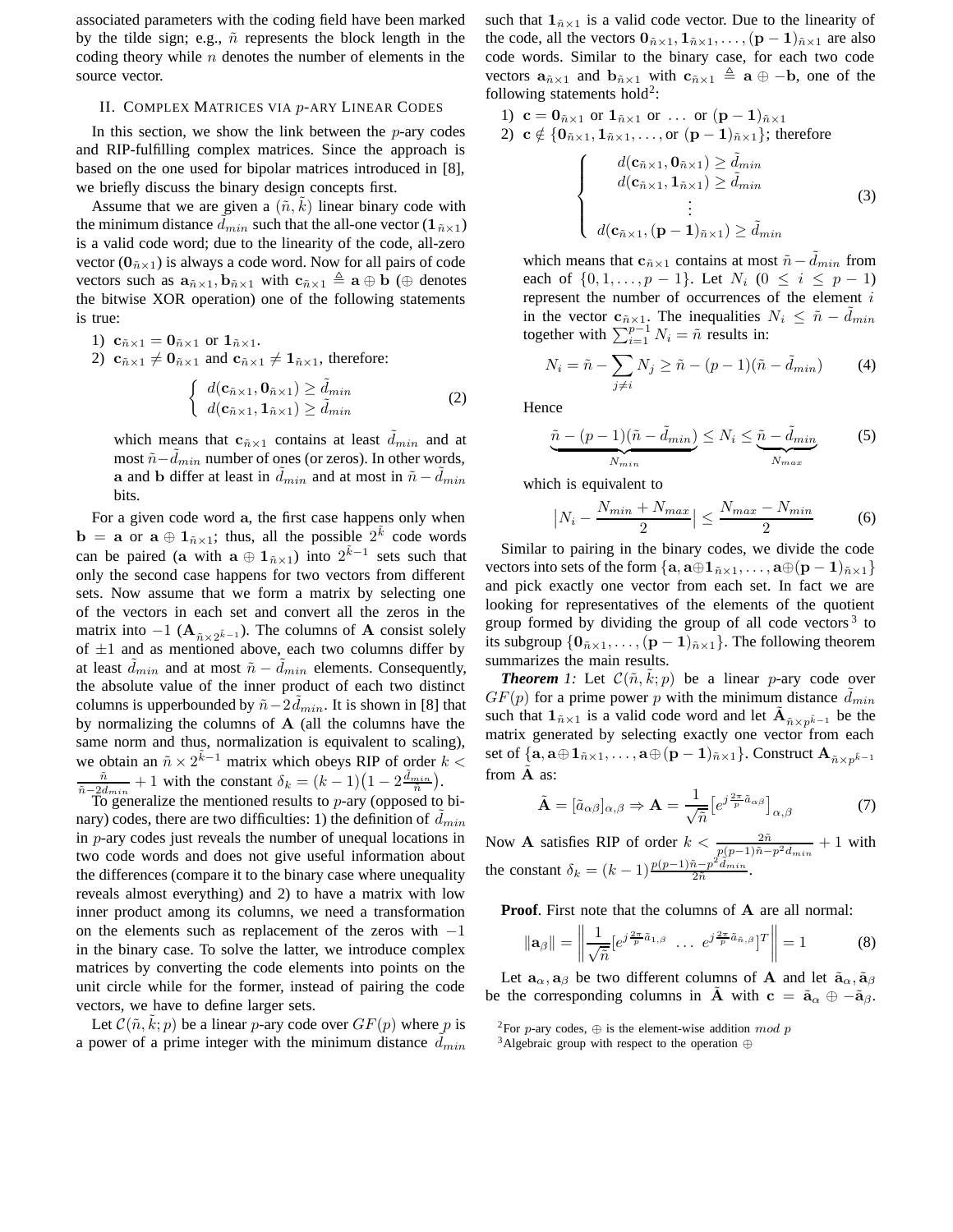Moreover, assume that the element i ( $0 \le i \le p - 1$ ) is repeated  $N_i$  times in **c**. For the inner product of  $\mathbf{a}_{\alpha}, \mathbf{a}_{\beta}$  we have:

$$
|\langle \mathbf{a}_{\alpha}, \mathbf{a}_{\beta} \rangle| = |\mathbf{a}_{\beta}^{H} \cdot \mathbf{a}_{\alpha}| = \Big| \sum_{i=1}^{\tilde{n}} e^{j \frac{2\pi}{p} (\tilde{a}_{i,\alpha} - \tilde{a}_{i,\beta})} \Big|
$$

$$
= |\sum_{i=1}^{\tilde{n}} e^{j \frac{2\pi}{p} c_i} | = |\sum_{i=0}^{p-1} N_i e^{j \frac{2\pi}{p} i} | \qquad (9)
$$

Since  $e^{j\frac{2\pi}{p}}$  is the root of  $1 + x + \cdots + x^{p-1}$ , for all values  $\sim$  we have: of  $\gamma$  we have:

$$
\left| \sum_{i=0}^{p-1} N_i e^{j \frac{2\pi}{p} i} \right| = \left| \sum_{i=0}^{p-1} (N_i - \gamma) e^{j \frac{2\pi}{p} i} \right| \le \sum_{i=0}^{p-1} |N_i - \gamma| \quad (10)
$$

Using inequalities (5) and (6), by setting  $\gamma = \frac{N_{min} + N_{max}}{2}$  we get:

$$
\left|\sum_{i=0}^{p-1} N_i e^{j\frac{2\pi}{p}i}\right| \leq p \frac{N_{max} - N_{min}}{2}
$$

$$
= \frac{p(p-1)n - p^2 d_{min}}{2} \qquad (11)
$$
which demonstrates the following upper bound on the inner

product of the columns of **A**:

$$
|\langle \mathbf{a}_{\alpha}, \mathbf{a}_{\beta} \rangle| \le \frac{p(p-1)\tilde{n} - p^2 \tilde{d}_{min}}{2}
$$
 (12)  
Similar to the arguments in [8], we conclude the mentioned

RIP order and constant from the above inequality and the proof in complete

*Remark 1:* The best choice of  $\gamma$  in (10) which yields the lowest upper bound for the inner product is the median of the  $N_i$ 's, not necessarily the used value; however, the median is not a fixed value and thus, no deterministic upper bound will be achieved.

*Remark 2:* For a desired RIP order of  $k > 1$  using the code length  $\tilde{n}$ , we should have (Theorem 1):

$$
\frac{\tilde{d}_{min}}{\tilde{n}} > \frac{p-1}{p} - \frac{2}{p^2(k-1)} \ge \frac{p-1}{p} \left(1 - \frac{8}{kp^2}\right) \tag{13}
$$

Hence,  $\tilde{d}_{min}$  should be close to  $\frac{p-1}{p}\tilde{n}$ ; i.e., for large values of p,  $d_{min}$  is almost the same as  $\tilde{n}$ , this means that we need<br>linear codes with very large minimum distances. The existence linear codes with very large minimum distances. The existence of such codes will be shown in the next section.

### III. p-ARY CODE DESIGN

Due to the existence of a lower bound on the minimum distance of the BCH codes, we focus on the generalized  $p$ -ary BCH codes with large minimum distances. Again the design approach is similar to the binary case.

The code vectors of a  $p$ -ary BCH code are vectors of length  $\tilde{n} = p^{\tilde{m}} - 1$  for an integer  $\tilde{m}$  with the elements in  $GF(p)$ such that if the vectors are regarded as polynomials of degree  $\tilde{n}$  − 2, they are divisible by a specific polynomial  $g(x) \in$  $GF(p)[x]$  known as code generating polynomial. The main

concept behind this choice of  $\tilde{n}$  is the design tools in the field  $GF(p^{\tilde{m}})$ ; in fact, recalling a result from the Galois theory, we know:

$$
\prod_{\begin{array}{c} r \in GF(p^{\tilde{m}}) \\ r \neq 0 \end{array}} (x - r) = x^{p^{\tilde{m}} - 1} - 1 \tag{14}
$$

The code generating polynomial for these codes is chosen in such a way that

$$
g(x)|x^{p^{\tilde{m}}-1}-1
$$
 (15)

Thus, considering (14), it is evident that all the roots of  $q(x)$  lie in  $GF(p^{\tilde{m}})$ ; i.e.,  $g(x)$  can be decomposed into linear factors in this field. This feature is helpful in designing the polynomial by determining its roots.

Let  $\alpha$  be a primitive root of the field  $GF(p^m)$ ; hence, all the nonzero elements of the field can be written in the form  $\alpha^{l}$ where  $l$  is a nonnegative integer number. An important result in BCH codes is that if  $\alpha^{i_1}, \ldots, \alpha^{i_d}$  is a subset of the roots of  $g(x)$  such that  $\{i_1, \ldots, i_d\}$  form an arithmetic progression, we have  $\tilde{d}_{min} \geq d+1$ ; if the vector  $[c_1, \ldots, c_n]^T$  is a nonzero code word, we should have  $g(x) \sum_{i=1}^{n} c_i x^{j-1}$  and therefore: code word, we should have  $g(x)$   $\sum_{j=1}^{n} c_j x^{j-1}$  and therefore:

$$
\begin{bmatrix}\n\alpha^{0\times i_1} & \alpha^{1\times i_1} & \cdots & \alpha^{(\tilde{n}-1)\times i_1} \\
\alpha^{0\times i_2} & \alpha^{1\times i_2} & \cdots & \alpha^{(\tilde{n}-1)\times i_2} \\
\vdots & \vdots & \ddots & \vdots \\
\alpha^{0\times i_d} & \alpha^{1\times i_d} & \cdots & \alpha^{(\tilde{n}-1)\times i_d}\n\end{bmatrix}\n\begin{bmatrix}\nc_1 \\
c_2 \\
\vdots \\
c_{\tilde{n}}\n\end{bmatrix} = \mathbf{0}_{d\times 1} \quad (16)
$$

Since  $\{i_1,\ldots,i_d\}$  form an arithmetic progression, each  $d \times d$ submatrix of  $H$  is a Vandermond matrix; thus, each  $d$  selection of the columns are linearly independent which means that at least  $d + 1$  elements in  $[c_1, \ldots, c_{\tilde{n}}]^T$  should be nonzero (the lower bound on the minimum distance) lower bound on the minimum distance).

In our code design problem, we choose  $g(x)$  such that the set  $\{\alpha^{p^{\tilde{m}-1}+\frac{p^l-1}{p-1}+1}, \alpha^{p^{\tilde{m}-1}+\frac{p^l-1}{p-1}+2}, \ldots, \alpha^{p^{\tilde{m}}-2}\}\)$  be a subset of its roots for an integer  $l < \tilde{m}$ . In this way, there exists at least an arithmetic progression of length  $p^{\tilde{m}} - p^{\tilde{m}-1} - p^{\tilde{r}-1} - 2$ <br>p=pong the powers of  $\alpha$  in the roots of  $a(x)$ . Consequently, we among the powers of  $\alpha$  in the roots of  $g(x)$ . Consequently, we have

$$
\tilde{d}_{min} \geq p^{\tilde{m}} - p^{\tilde{m}-1} - \frac{p^{l} - 1}{p - 1} - 1
$$
\n
$$
= (p^{\tilde{m}} - 1) \left( 1 - \frac{p^{\tilde{m}-1}}{p^{\tilde{m}} - 1} - \frac{p^{l} - 1}{(p^{\tilde{m}} - 1)(p - 1)} \right)
$$
\n
$$
= \tilde{n} \left( \frac{p - 1}{p} - \frac{p^{l+1} - 1}{p(p - 1)(p^{\tilde{m}} - 1)} \right)
$$
\n
$$
\Rightarrow \frac{\tilde{d}_{min}}{\tilde{n}} \geq \frac{p - 1}{p} \left( 1 - \frac{p^{l+1} - 1}{(p - 1)^2 (p^{\tilde{m}} - 1)} \right) \tag{17}
$$

To find such a generating polynomial, we construct a polynomial  $h(x) \in GP(p)[x]$  (parity check polynomial) without any repeated root such that the roots of  $h(x)$  form without any repeated root such that the roots of  $h(x)$  form a subset of  $\{\alpha^0, \alpha^1, \ldots, \alpha^{p^{\tilde{m}-1} + \frac{p^l-1}{p-1}}\}$ . Now  $g(x) \triangleq \frac{x^{p^{\tilde{m}}-1}-1}{h(x)}$ satisfies all the mentioned requirements for the code generating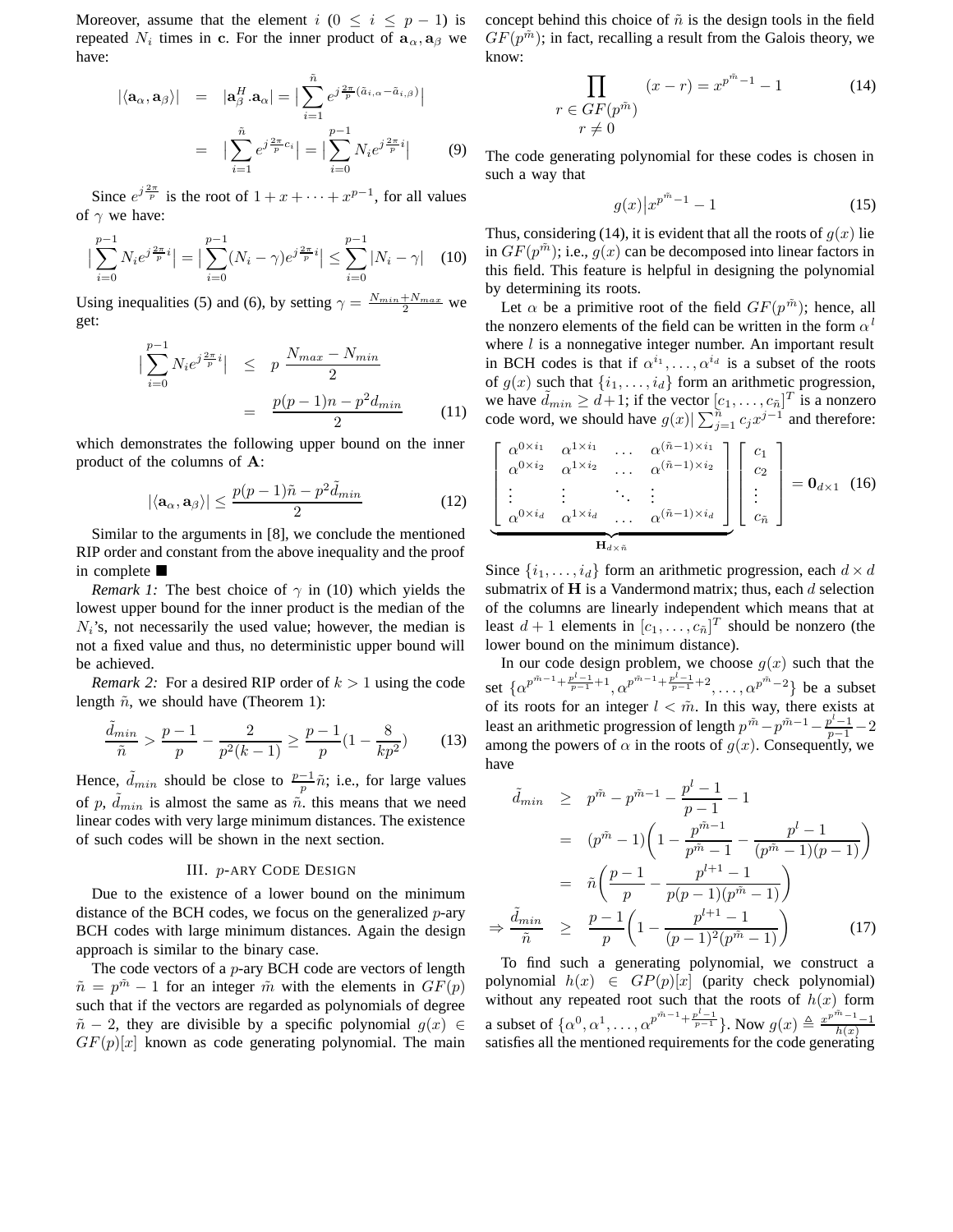polynomial. The reason that  $h(x)$  can not contain all the mentioned roots is that the coefficients of the parity check polynomial must belong to  $GF(p)$  rather than  $GF(p^m)$ .

Let  $\mathcal{H}_{seq}^{(\tilde{m},l)}$  be the set of all binary sequences of length  $\tilde{m}$  such that each two 1's are circularly spaced by at least  $\tilde{m} - l - 1$  zeros in between. Furthermore, let  $\mathcal{H}_{\tilde{m}}^{(l)}$  be the set<br>of all decimal numbers for which the base-n representation of all decimal numbers for which the base- $p$  representation coincides with a sequences in  $\mathcal{H}_{seq}^{(\tilde{m},l)}$ . We show that  $\mathcal{H}_{seq}^{(\tilde{m},l)}$  $\{0, 1, \ldots, p^{\tilde{m}-1} + \frac{p^1-1}{p-1}\}.$  Let B be an element of  $\mathcal{H}_{seq}^{(\tilde{m},l)}$  with the base-p representation as  $(\overline{b_{\tilde{m}-1} \dots b_0})_p$ . Since the sequence (b<sub>m<sup> $-1$ </sup>,...,b<sub>0</sub>) is a member of  $\mathcal{H}_{seq}^{(m,l)}$ , each of the b<sub>i</sub>'s is either</sub> 0 or 1. We have two cases:

1)  $b_{\tilde{m}-1} = 0$ , therefore

$$
(\overline{b_{\tilde{m}-1} \dots b_0})_p \leq (\overline{011 \dots 1})_p
$$
  
= 
$$
\frac{p^{\tilde{m}-1}}{p-1} \leq p^{\tilde{m}-1} + \frac{p^l - 1}{p-1}
$$
 (18)

2)  $b_{\tilde{m}-1} = 1$ , therefore, the following  $\tilde{m} - l - 1$  digits should be zero:  $b_{\tilde{m}-2} = \cdots = b_l = 0$ 

$$
(\overline{b_{\tilde{m}-1} \dots b_0})_p \leq (\overline{1 \underbrace{0 \dots 0}_{\tilde{m}-l-1} \underbrace{1 \dots 1}_{l})_p}
$$
  
=  $p^{\tilde{m}-1} + \frac{p^l - 1}{p - 1}$  (19)

In addition, for the same  $B$ , we have:

$$
pB = (\overline{b_{\tilde{m}-1} \dots b_0 0})_p
$$
  
=  $b_{\tilde{m}-1} p^{\tilde{m}} + (\overline{b_{\tilde{m}-2} \dots b_0 0})_p$   
=  $b_{\tilde{m}-1} + (\overline{b_{\tilde{m}-2} \dots b_0 0})_p \pmod{p^{\tilde{m}} - 1}$   
=  $(\overline{b_{\tilde{m}-2} \dots b_0 b_{\tilde{m}-1}})_p \pmod{p^{\tilde{m}} - 1}$  (20)

According to the circular property of  $(b_{\tilde{m}-1},...,b_0), B' = (b_{\tilde{m}-2}...b_0b_{\tilde{m}-1})_p$  should be also included in  $\mathcal{H}_{\tilde{m}}^{(l)}$ , hence

$$
\alpha^{p} = \alpha^{B'} \in {\{\alpha^h\}}_{h \in \mathcal{H}_m^{(l)}},
$$
  
\n
$$
\Rightarrow {\{\alpha^B, \alpha^{p} = \alpha^{p^2 B}, \dots, \alpha^{p^{\tilde{m}-1}B}\}} \subseteq {\{\alpha^h\}}_{h \in \mathcal{H}_m^{(l)}}(21)
$$

In fact the set of  $\{\alpha^{p^i}B\}_i$  is the set of conjugates of  $\alpha^B$ with respect to the field  $GF(p)$ , therefore

$$
\prod_{i}(x - \alpha^{p^{i}B}) \in GF(p)[x]
$$
 (22)

This confirms that the following construction for  $h(x)$  fulfills all the required conditions:

$$
h(x) \triangleq \prod_{h \in \mathcal{H}_{\tilde{m}}^{(l)}} (x - \alpha^h) \in GF(p)[x] \tag{23}
$$

It should be noticed that since  $\mathcal{H}_{\tilde{m}}^{(l)} \subseteq \{0, 1, \ldots, p^{\tilde{m}-1} + p^l - 1\}$  $\frac{p^t-1}{p-1}$ , the roots of the above  $h(x)$  belong to  $\{\alpha^0, \ldots, \alpha^{p^{\tilde{m}-1} + \frac{p^l-1}{p-1}}\}$  which was a required condition.

To find the final size of the constructed matrix, we should calculate the value of  $k$ ; similar to the discussions in [8], this value is the same as the size of the set  $\mathcal{H}_{\tilde{m}}^{(l)}$ . It is shown in [8] that  $|\mathcal{H}_{\tilde{m}}^{(l)}| = \mathcal{O}\left(\left(\frac{\tilde{m}-l}{2}+1\right)^{\frac{l}{\tilde{m}-l}}\right)$ .

One of the most important conditions to be checked is that whether  $\mathbf{1}_{\tilde{n}\times 1}$  is a valid code word. Since the base-p representation of 0 satisfies the required conditions of  $\mathcal{H}_{seq}^{(\tilde{m},l)}$  $1 = \alpha^0$  is one of the roots of  $h(x)$  which implies that  $gcd(g(x), x-1) = 1$ . Due to the definition of  $g(x)$  we know

$$
\begin{cases}\ng(x)|x^{\tilde{n}} - 1 = (x - 1)(1 + x + \dots + x^{\tilde{n}-1}) \\
\gcd(g(x), x - 1) = 1 \\
\Rightarrow g(x)|1 + x + \dots + x^{\tilde{n}-1} \tag{24}\n\end{cases}
$$

which confirms that  $\mathbf{1}_{\tilde{n}\times 1}$  is a valid code word. the other issue which should be considered is to choose the representatives from each of the sets  $\{a, a \oplus 1_{\tilde{n} \times 1}, \ldots a \oplus (p-1)_{\tilde{n} \times 1}\}$ . Since  $p \nmid \tilde{n}$ , in each of these sets, the polynomial representation<br>of exactly one of the code words is divisible by  $x-1$ of exactly one of the code words is divisible by  $x - 1$ . Hence, if instead of  $g(x)$  we use  $(x - 1)g(x)$ , all the desired conditions are fulfilled. In addition, by this choice of the code generating polynomial, the cyclic property of the original code is preserved which is a useful tool for reducing the complexity of the reconstruction method [8]. Also the additional factor of  $x - 1$  increases the lower bound on the minimum distance of the code by 1.

It is shown in [8] that the family of Matching Pursuit (MP) methods will perfectly recover the original  $k$ -sparse vector from the noiseless samples if the sampling matrix obeys RIP of order  $2k$ . This is a general result which also applies for the matrices in this paper.

## IV. SIMULATION RESULTS

In this section, we compare the performance of our proposed sampling matrices based on the  $p$ -ary BCH codes with the performance of the matrices introduced in [7] as the two members of the complex-valued sensing matrices. We have also investigated the improvements achieved by our method compared to random sampling matrices. In order to have a fair comparison, we have focused on the special case of matrices designed for  $n = 3^7$  and  $k = 3$  based on the 3-ary BCH codes (with the primitive polynomial represented by the vector  $[2\ 0\ 0\ 1\ 1] \in GF(3)$ ) which results in a class of matrices of size  $80 \times 729$ . Therefore, we have generated matrices of size  $80 \times 729$  based on the chirp functions, 3-ary BCH codes and of random structure and then, have compared their performances. It is noteworthy that the Orthogonal Matching Pursuit (OMP) has been exploited to reconstruct the source vector from the measurements and for each figure in the following, the results are obtained by averaging over 5000 different runs with different input signals.

Figure 1 presents the reconstruction SNRs for the input signals with different sparsity orders. The samples, prior to reconstruction, have been subject to Additive White Gaussian Noise (AWGN) resulting in an input SNR of 12 dB at the beginning of the reconstruction step. This figure clearly represents that the source vector is perfectly recovered for the